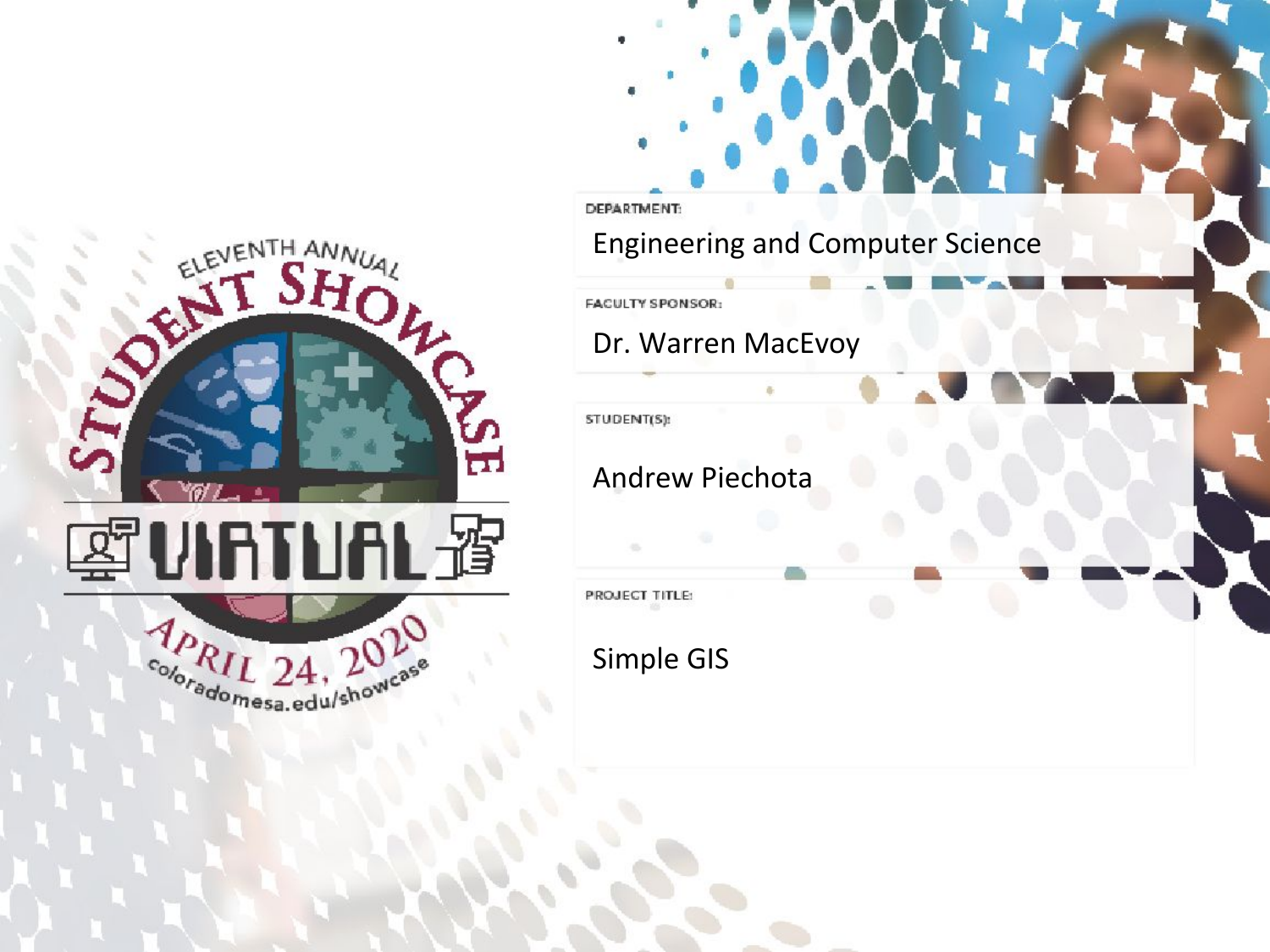The "Team"

Initially two Myself and one other Now just me

Senior, majoring in Computer Science

Intern at Kaart Group, LLC (GIS company in town)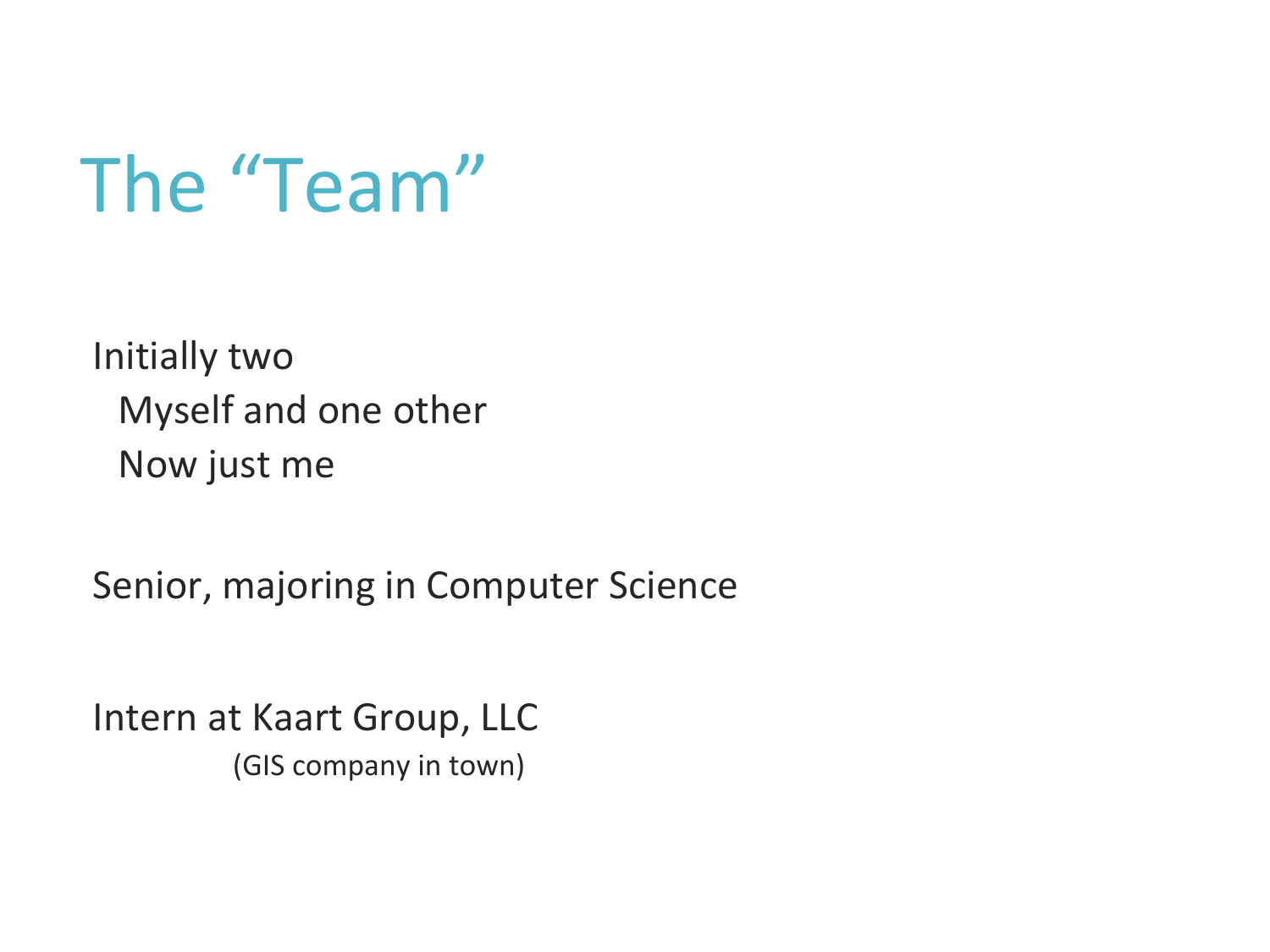## The Terms

#### GIS – Geographic Information Systems

Systems that deal with spatial data

### JOSM – Java OpenStreetMap Editor

Steep learning curve

Robust, stable

Supports the largest amount of plugins

#### iD – not an acronym : )

Easily accessible Simple, intuitive

#### OSM – OpenStreetMap

Comparative to Google/Apple Maps *EXCEPT that all geospatial data on OSM is opensource*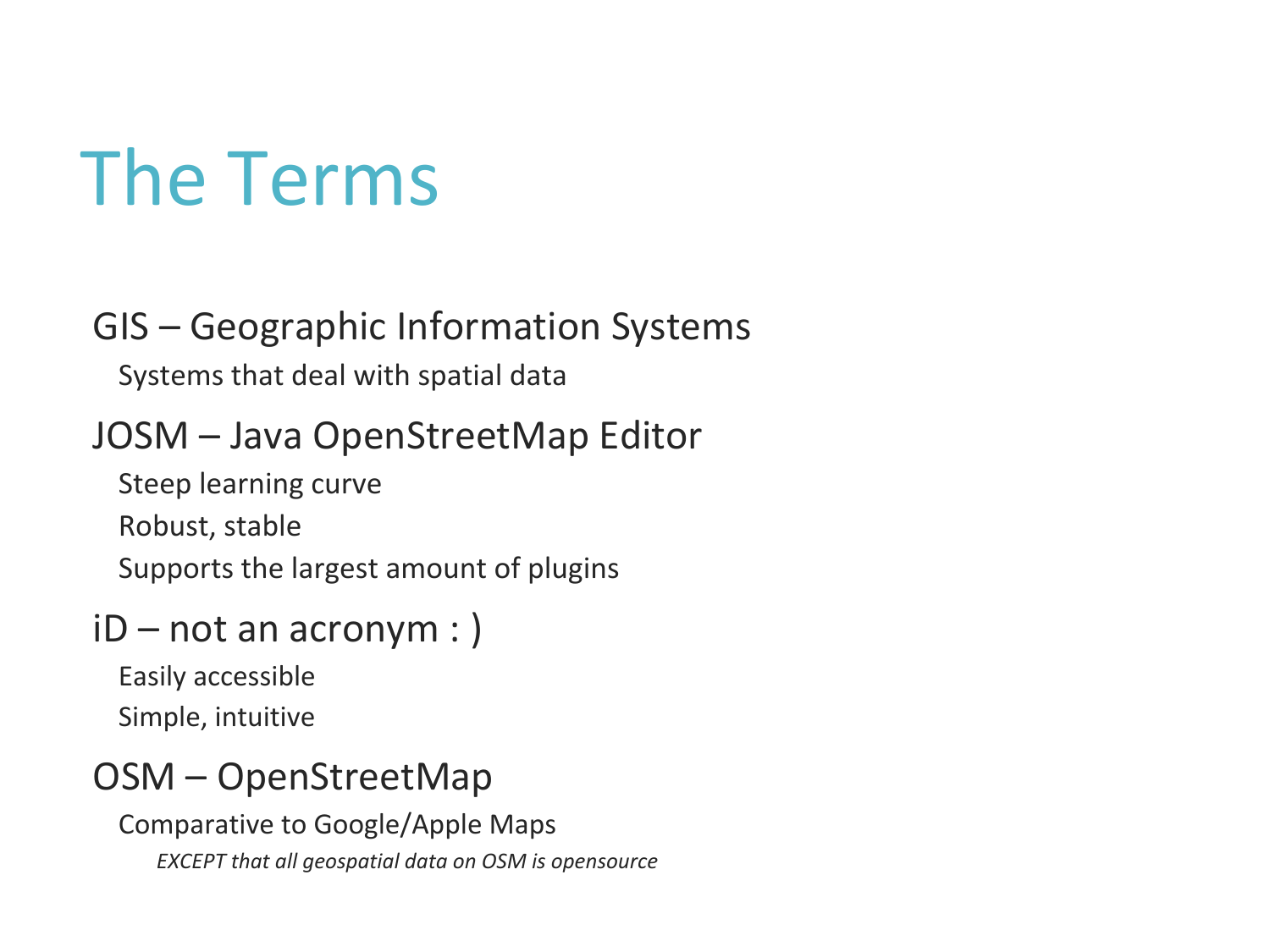## The Problem/Requirements

#### **Edit open source and proprietary data – Simultaneously**

Other problems that will need to be solved (eventually):

Allow several organizations (only allow access to their data)

Have pre-built lists of features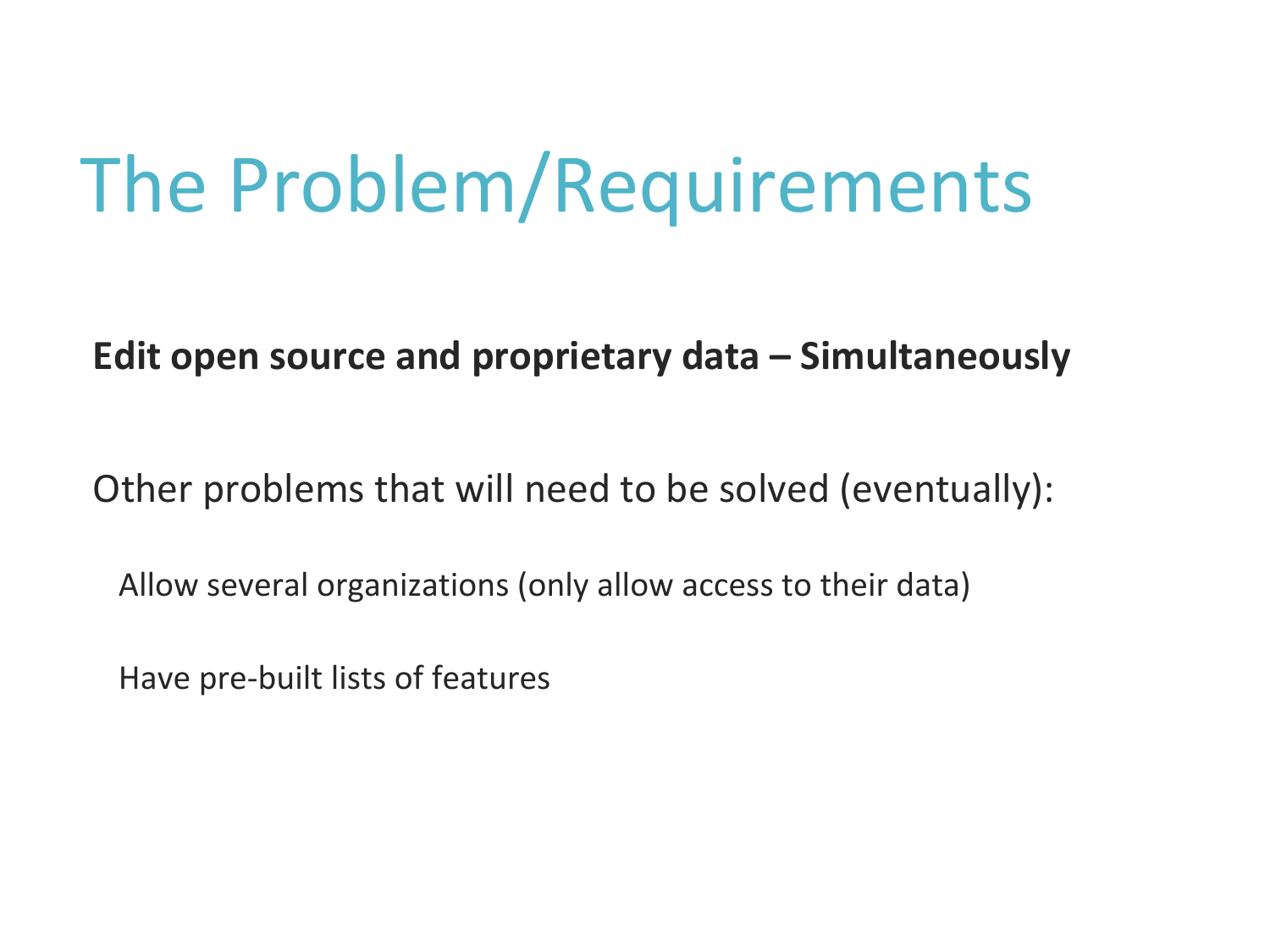# The Solution/Design

Not reinventing the wheel

iD was chosen to be modified Already opensource (good jumping off point)

Need:

Frontend, Backends -> (OSM, Prop API, Org DB) Access to OSM API (dev version) Create/access proprietary API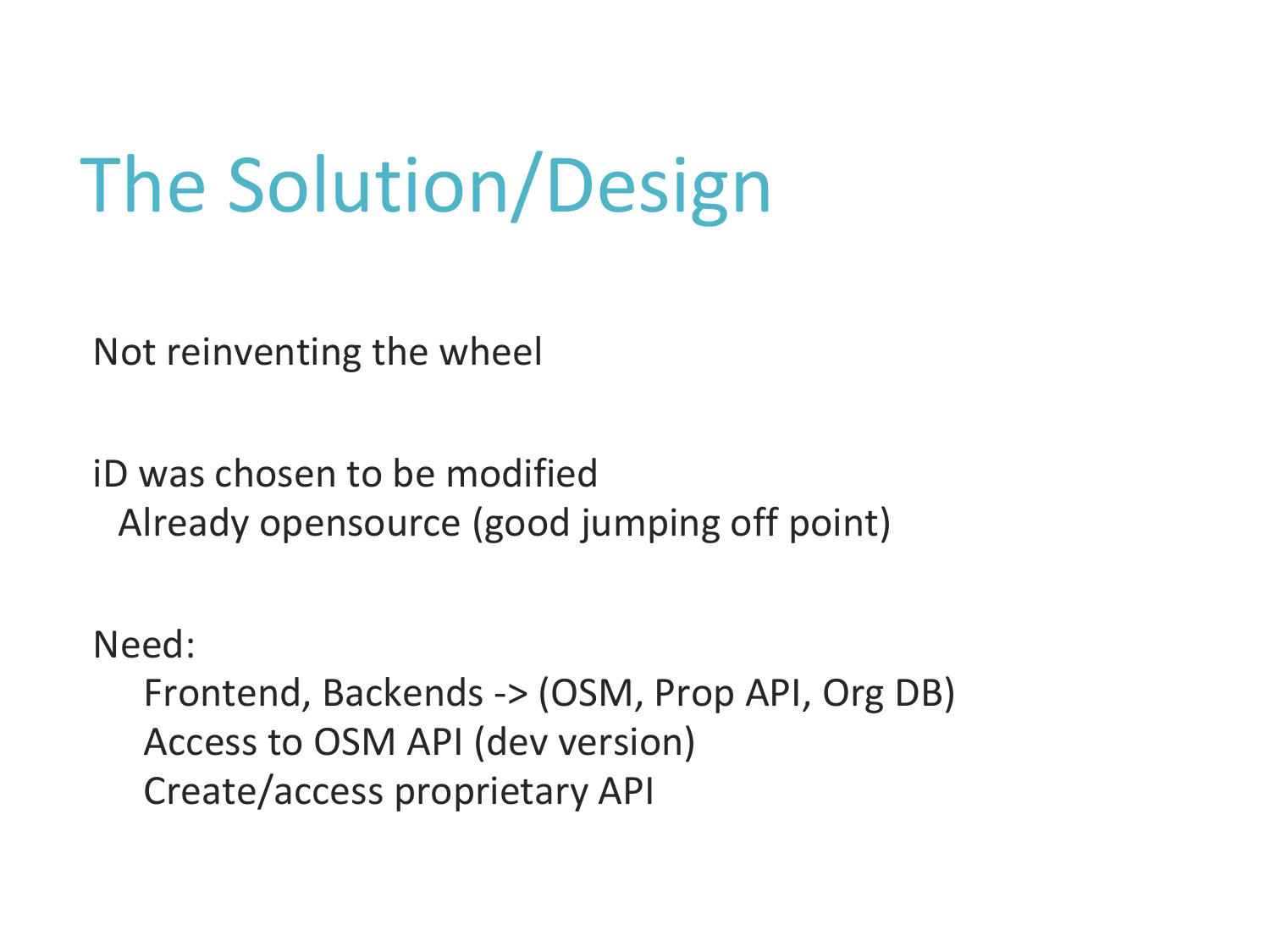## Summary

Forked iD and modified it Allow users to edit OSM & proprietary data concurrently

Created splash/login screen with React and Flask

Created organizational backend with Flask (will eventually hook up to splash/login)

Hooked up LightSail instance of proprietary API (OSM API clone) I did not create this LightSail instance, the senior dev over at Kaart did all of the configuration for it. I hooked it into the iD editor.